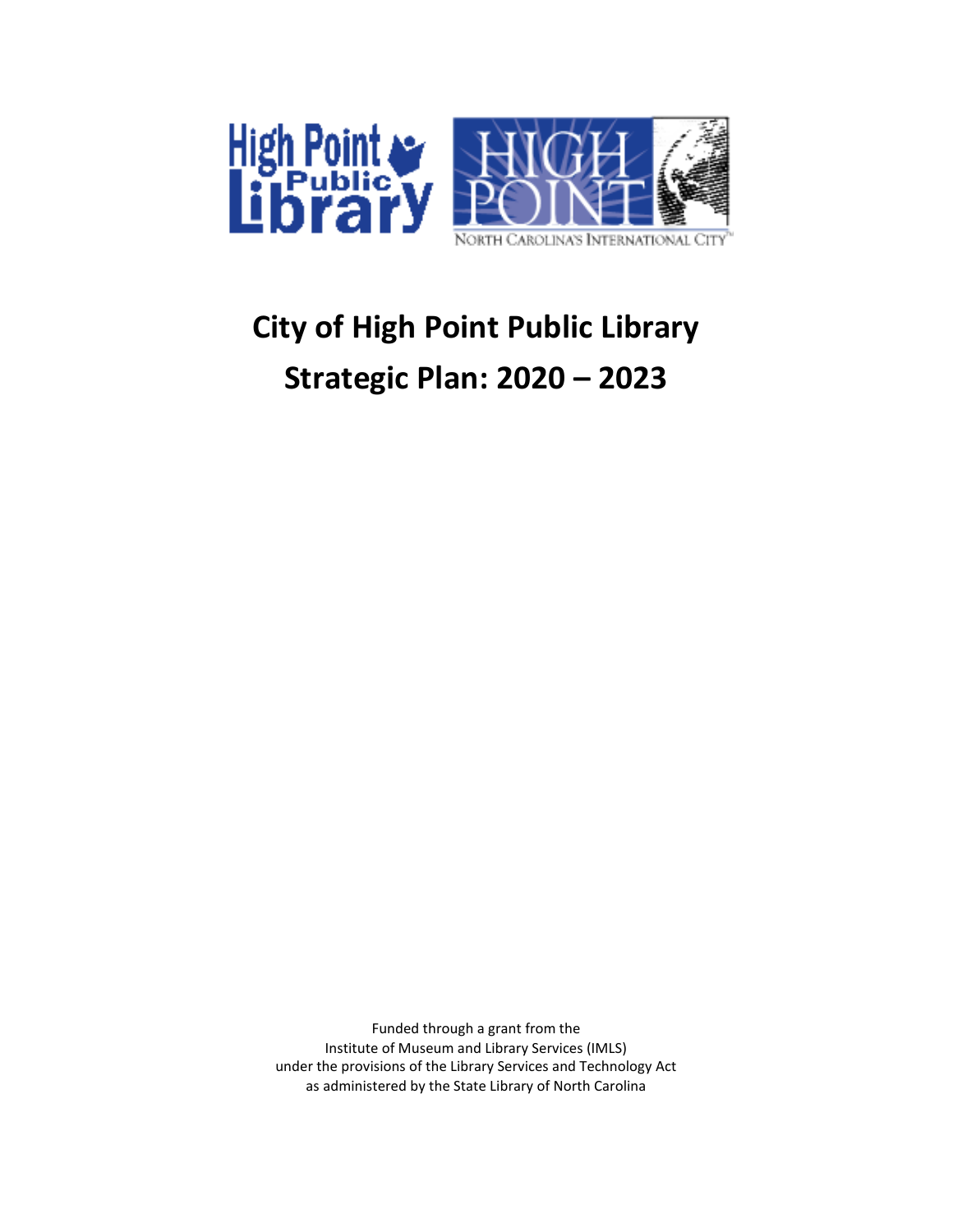## **Table of Contents**

| The Planning Process                                               |
|--------------------------------------------------------------------|
| <b>Staff Planning Team</b>                                         |
| <b>Community Needs Assessment</b>                                  |
| Developing the Plan                                                |
|                                                                    |
|                                                                    |
| Developing a Growth and Sustainability Plan for Facilities         |
| Preparing for the Changing Demographics of Our Community           |
| Expanding Library Services in High Point Outside Our Main Facility |
| Enhancing Marketing and Communication - External                   |
| Enhancing Marketing and Communication - Internal                   |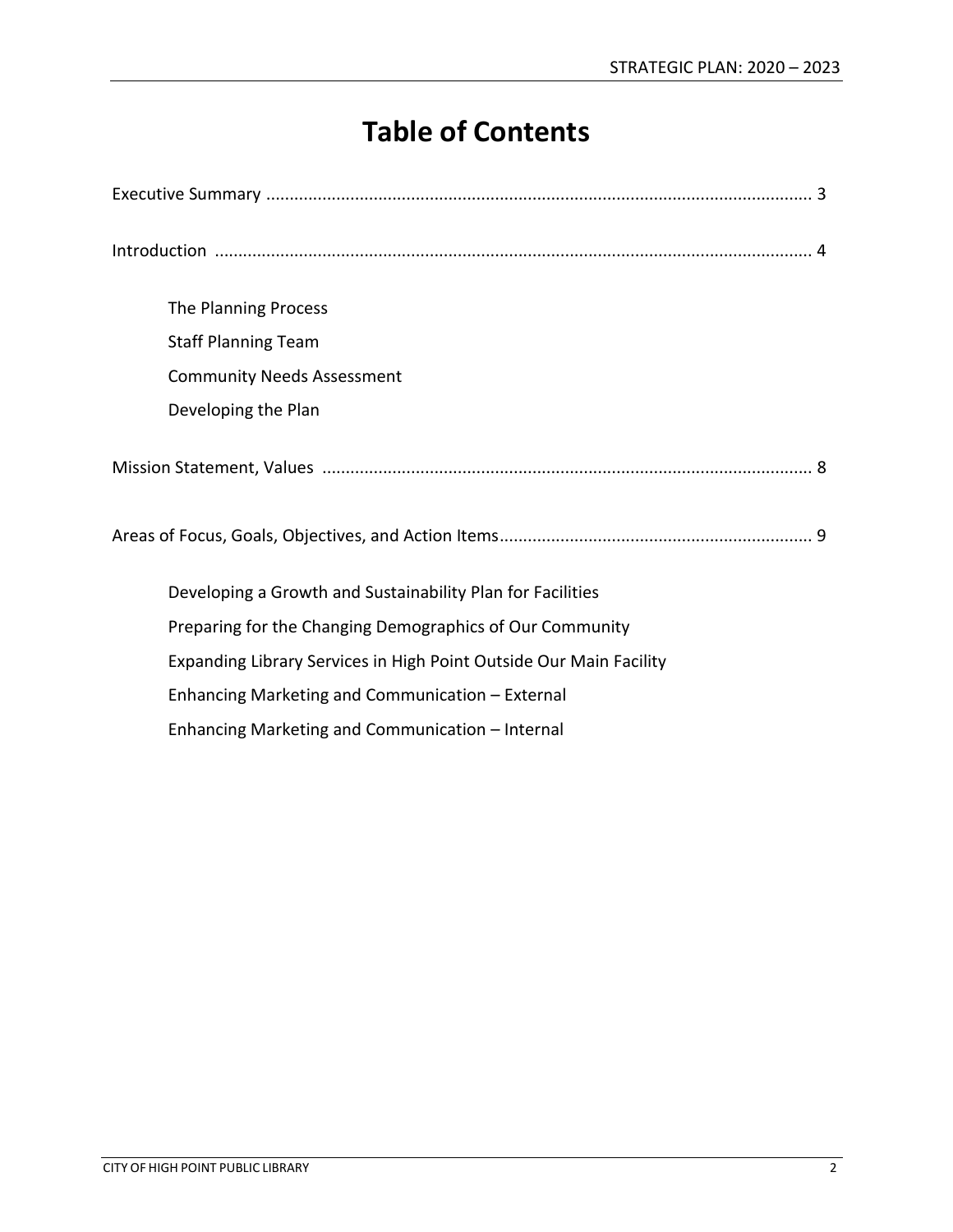## **Executive Summary**

## **Library Areas of Focus and Goals**

### **Developing a Growth and Sustainability Plan for Facilities**

Goal 1. Individuals using the library will be able to take advantage of efficiently-designed areas adequate to meet the need for meeting and programming spaces.

## **Preparing for the Changing Demographics of Our Community**

Goal 2. ESOL residents and other special populations will consider the library a trusted place to meet their personal, educational, and professional goals.

## **Expanding Library Services in High Point Outside Our Main Facility**

- Goal 3. Library customers in North High Point will enjoy enhanced and more convenient lending services at the Deep River Rec Center.
- Goal 4. All High Point residents will have easier access to library services.

## **Enhancing Marketing and Communication – External**

- Goal 5. Library customers will learn about library services and programs in a timely and effective manner.
- Goal 6. Residents of High Point will support and promote the library, be knowledgeable about library services, and appreciate its benefit to the overall community.

### **Enhancing Marketing and Communication – Internal**

Goal 7. Library staff will be well-informed about library procedures, programs, and services.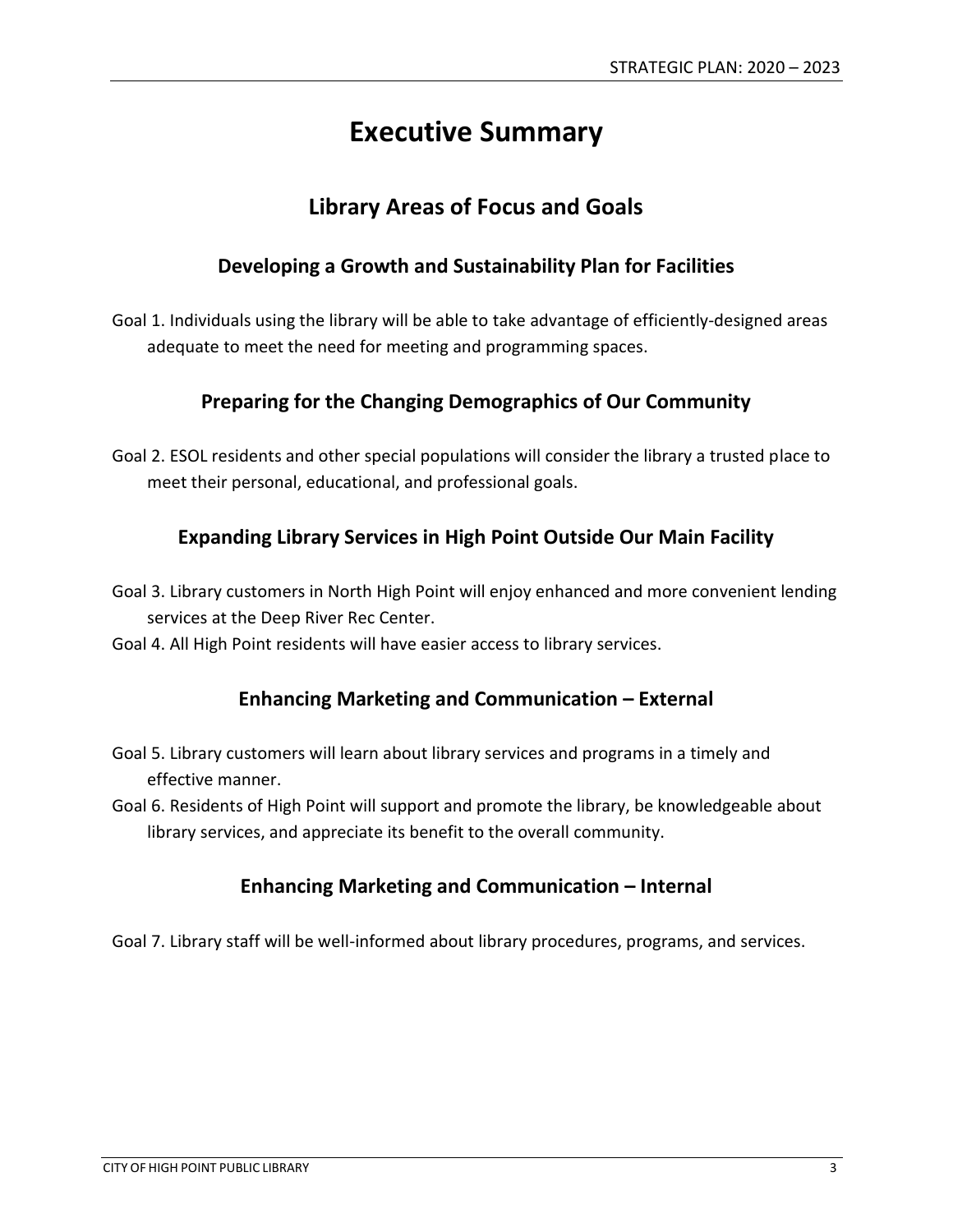## **Introduction**

In June 2019, the High Point Public Library received a federally funded LSTA (Library Services and Technology Act) grant to conduct a community needs assessment as part of a larger project to develop a strategic plan for the library. As the library's grant application noted, "A new strategic plan is needed to insure that library services continue to align with our mission statement, meet our community's needs and support the City's strategic goals, especially in relation to the significant changes occurring in our City."

## **The Planning Process**

The City of High Point Public Library chose to use a planning process based on the process outlined in the Aspen Institute report, *Rising to the Challenge: Re-Envisioning Public Libraries*, and the accompanying *Action Guide*, both of which have been supported by the Bill & Melinda Gates Foundation.

This planning process was developed by the Aspen Institute Dialogue on Public Libraries, a working group of leaders from the library field, business executives, individuals from various levels of government, individuals from community development organizations, and education experts. That group came together to craft and articulate a shared vision for the future of public libraries, based on the following ideas:

- Libraries are critical partners in the educational ecosystem.
- Libraries are a gateway to lifelong learning.
- To be successful, libraries need to:
	- o Align with community goals.
	- o Provide access to content in all formats.
	- o Ensure long-term sustainability.

The planning process focuses on the library as people, moving away from a focus on building collections to focus on "building human capital, relationships, and knowledge networks in the community"; the library as place; and the library as a platform that "supports the learning and civic needs of the community."

Consequently, the planning process asked community stakeholders to identify the needs of the community served by the library and the ways in which the library can best meet those needs.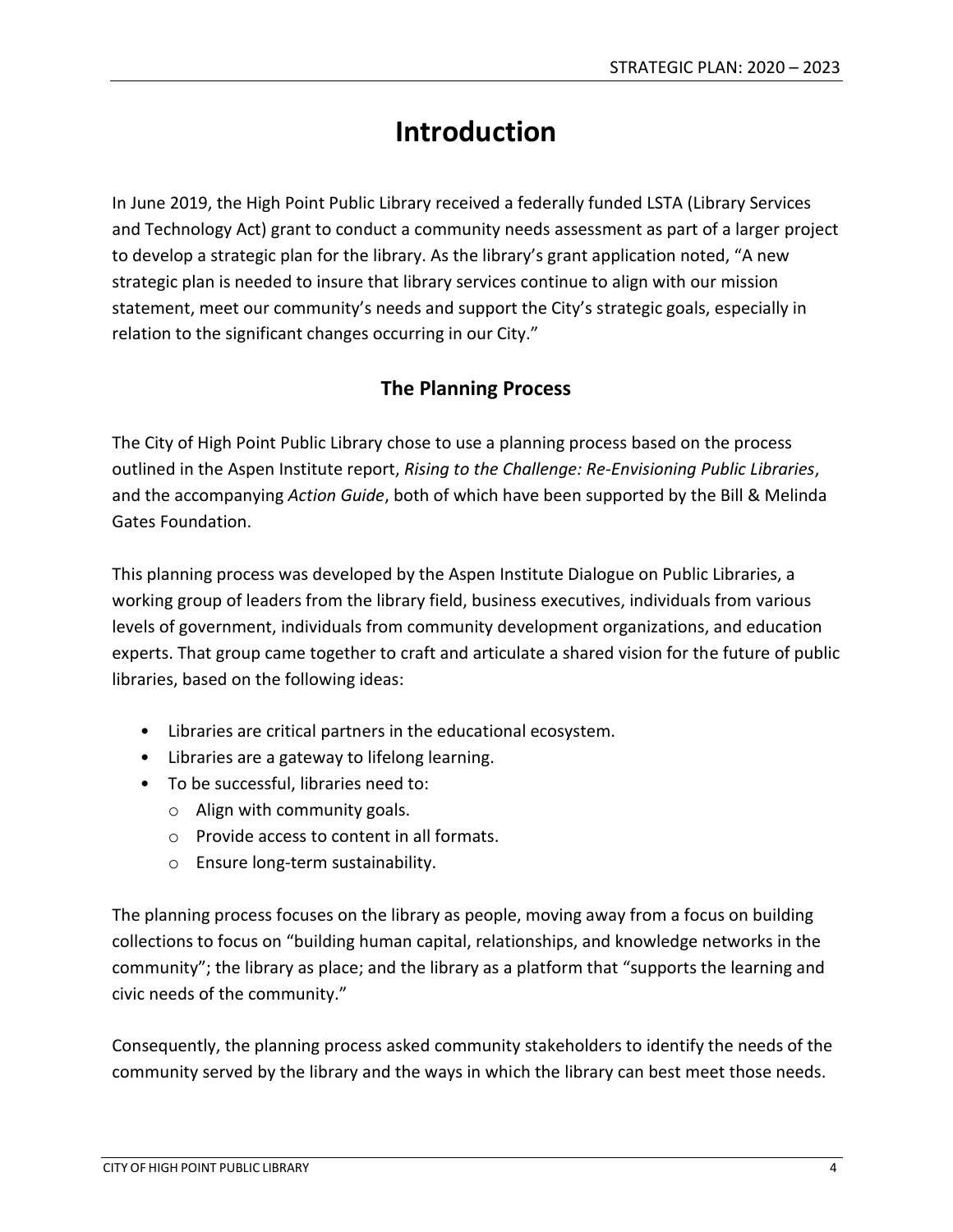The process included a survey of the citizens served by the City of High Point Public Library, to which a total of 899 individuals responded.

### **Staff Planning Team**

A staff planning team, made up of members of the staff of the City of High Point Public Library, oversaw the planning process. The staff planning team included:

| Jamie Beck         | Julie Raynor         |
|--------------------|----------------------|
| Edith Brady        | Lorrie Russell       |
| Kim Coleman        | <b>Mary Sizemore</b> |
| Marcellaus Joyner  | Jo Williamson        |
| <b>Ginny Lewis</b> | Shelly Witcher       |
| Mario Ramos        | James Zola           |

The library's planning process was facilitated by Dr. Robert Burgin, a library consultant with almost 45 years of experience in library education, library consulting, and library administration.

### **Community Needs Assessment**

The consultant provided the library staff planning team with a community needs assessment, based on demographic data for the town of High Point and Guilford County; a survey of the community served by the library; a survey of the library staff; library usage, funding, and technology data; meetings with staff members and library board members; and interviews with members of the local community through five focus groups and thirteen one-on-one interviews.

The demographic data reflect the fact that both High Point and Guilford County have higher levels of educational attainment than does the state as a whole and that both have large populations and are growing faster than the state as a whole. A higher percentage of the populations of both High Point and Guilford County is non-white than is the case statewide. Both High Point and Guilford County have younger populations than does the state as a whole. For the most part, both High Point and Guilford County are wealthier than is North Carolina as a whole.

Demographic trends for the past ten years show that, like the rest of the state, Guilford County and the town of High Point have experienced increases in the median age and in the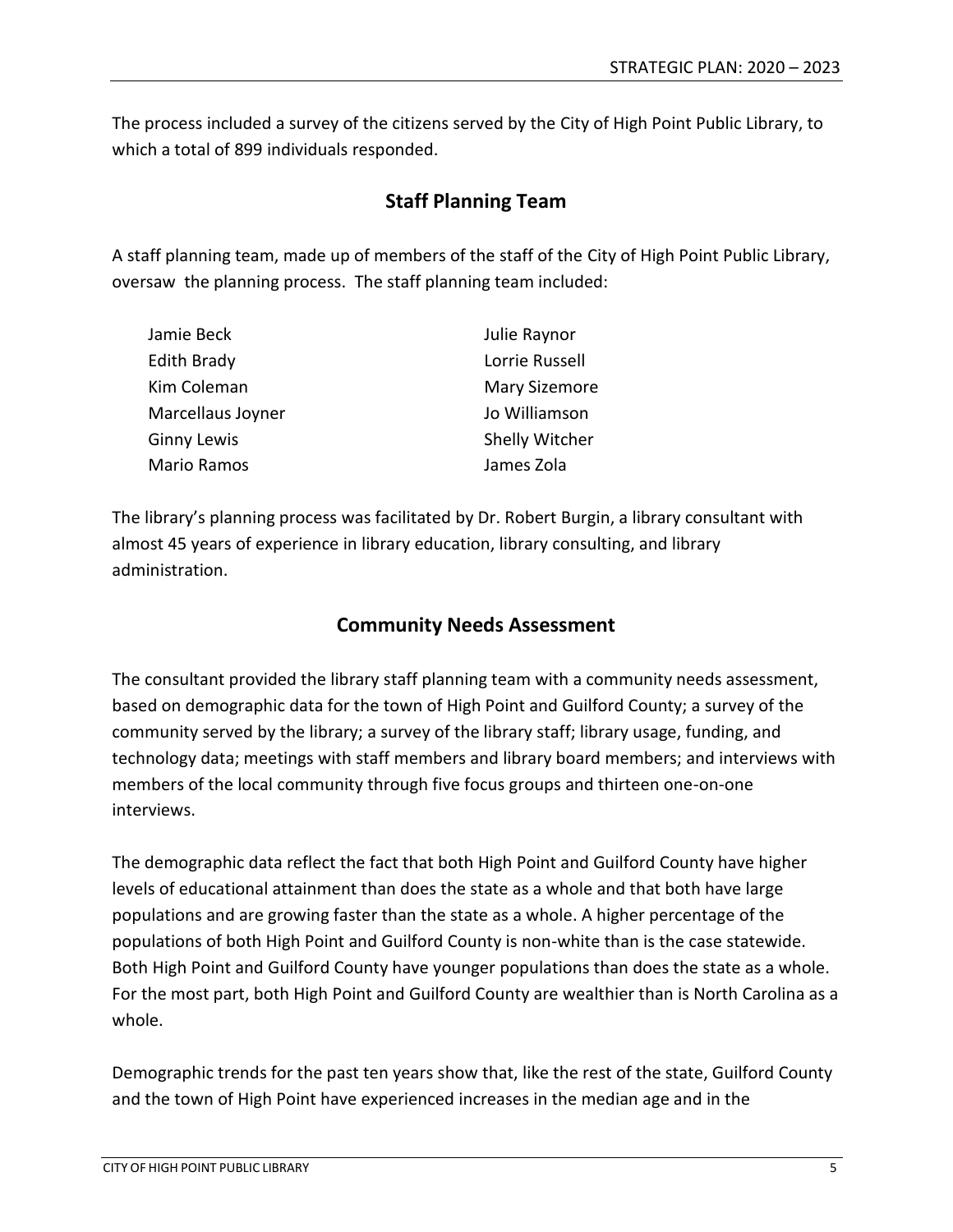percentage of people 65 and above as well as decreases in the percentage of people below 18 and below 5. Relative to the rest of the state, the county and the town have seen less growth in levels of education, slightly more rapid population growth, greater growth in minority populations, and declines in economic well-being, as measured by unemployment and the percentage of individuals in poverty..

A survey of High Point citizens found that respondents most frequently used the library for adult books, public computers, books for children, DVDs, and free Wi-Fi. About half the respondents rated the ability of the library's resources and services to meet their needs as excellent, and three fifths rated the quality of customer service and support provided by the library staff as excellent. About one fourth of the respondents felt that some factor limited their use of the library, and the most frequently identified limit to library use was inconvenient library hours. Respondents rated books for adults, free Wi-Fi, books for children, the library Website, and books for young adults as the most important library resources and services.

A survey of library staff found that a very high number of staff regarded the library's ability to meet the needs of its customers as good. Staff identified the library's strengths as the staff itself, the library's programs, the library's collections, and the facility. Staff saw communication issues and problems related to the library facility as the greatest weaknesses. Staff saw the most important library services as books for adults, books for children, programs for children, and free Wi-Fi. Staff listed the top priorities for the library in the future as programs, technology, collections, the library facility, and staff. Staff members were also asked to indicate what would make their work environments better, and most had no suggestions for improvement or listed communication and the facility.

Data regarding library usage and funding show that the High Point Public Library is providing a very high level of library service to the citizens of the town of High Point and Guilford County, ranking among the top ten public libraries in the state in eleven of the fifteen measures examined. On the other hand, over the past ten years, usage and funding for the High Point Public Library have grown faster than they have for the average public library in the state in only three of the thirteen areas examined. A recent statewide assessment of the degree to which the library has been successful in providing public access to computer technology found that the High Point Public Library exceeds the peer group average on all three major areas and exceeds the peer group average on all but one of the ten benchmarks that make up those three areas.

Interviews with approximately 40 individuals, both one on one and as part of several focus groups, found strong support for and made recommendations related to business support,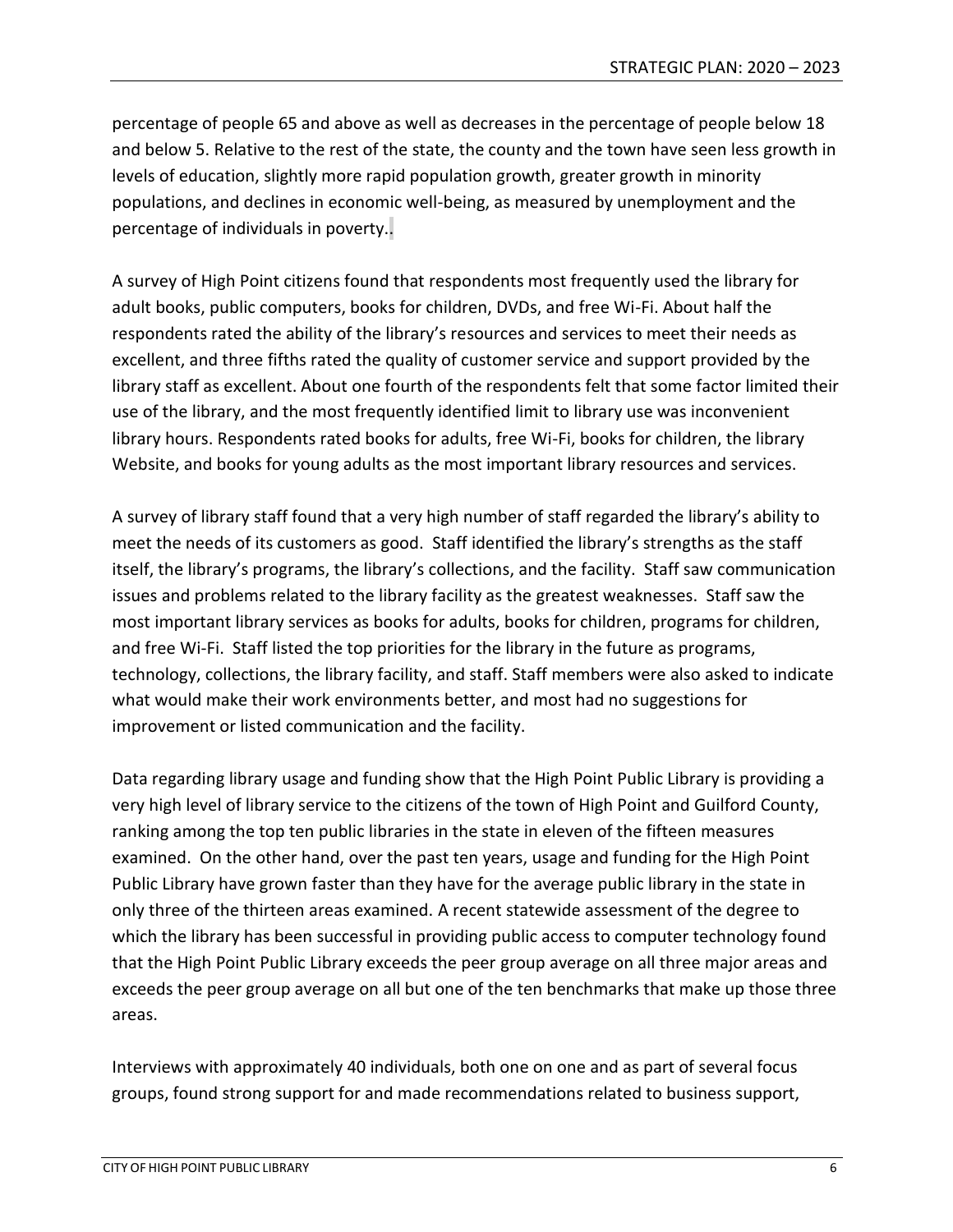children's services, community involvement, the facility, the farmers market, the Heritage Center, marketing, programs, resources, staff, technology, and teens and tweens.

## **Developing the Plan**

The library's staff team used the community needs assessment to recommend service priorities or areas of focus for the library's strategic plan. The library's staff team then identified goals, objectives, and action items for each of the focus areas and re-affirmed their support for the mission statement and values of the library.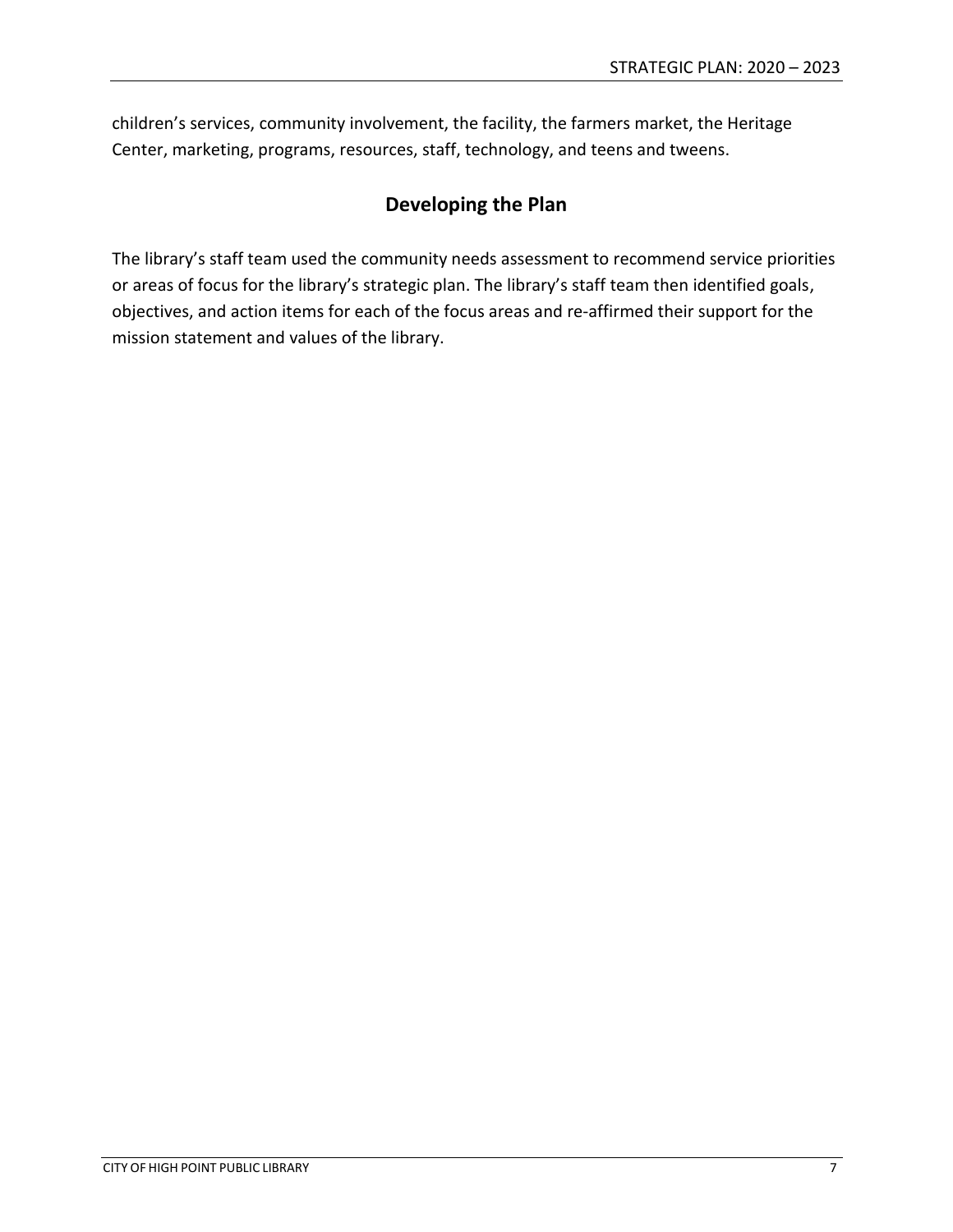## *City of High Point Public Library Strategic Plan: 2020 – 2023*

#### **Mission**

Nurturing the joy of reading.

Sharing the power of knowledge.

Strengthening the sense of community.

Enhancing cultural and economic vitality.

#### **Values**

Connection

Diversity

Fun

Innovation

Learning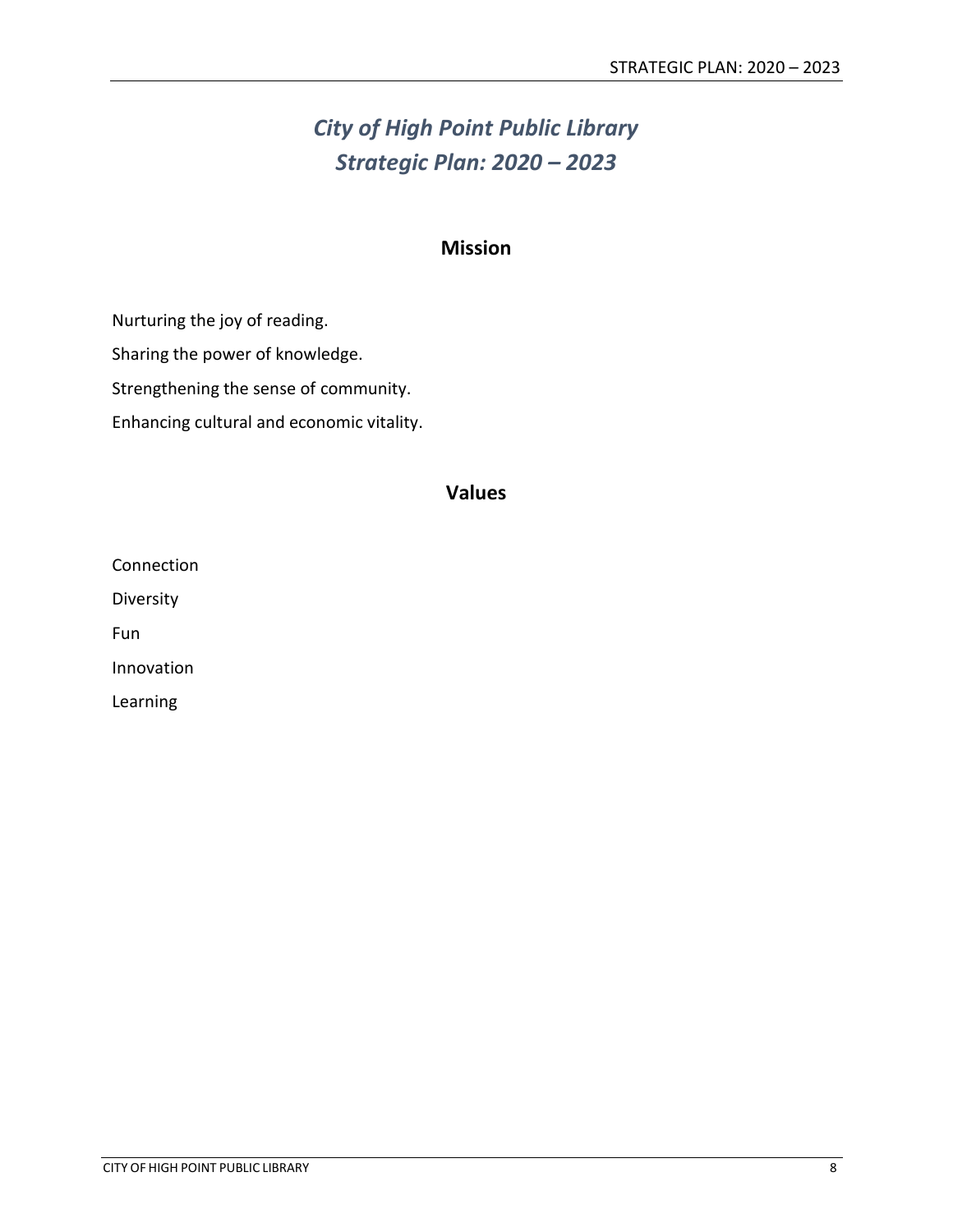## *City of High Point Public Library Strategic Plan: 2020 – 2023*

## *Areas of Focus, Goals, Objectives, and Action Items*

### **Area of Focus: Developing a Growth and Sustainability Plan for Facilities**

**GOAL 1: Individuals using the library will be able to take advantage of efficiently-designed areas adequate to meet the need for meeting and programming spaces.**

**OBJECTIVE 1.1: The library will hire a space needs consultant by the end of FY 2022 to evaluate meeting and programming space and provide recommendations.**

- Library staff will identify existing meeting and programming spaces.
	- $\circ$  Research Services manager will identify existing program and meeting spaces managed by the division. Manager will also offer ideas for potential meeting and programming spaces by suggesting potential reallocation of space on 2nd floor for future space needs.
	- $\circ$  Children's Services manager will help evaluate space needs for programming, especially during the summer reading program.
	- $\circ$  Readers' Services will evaluate more areas that might be designated for silent study and consider creating a small group study area through use of partitions or scheduling strategies.
- Library staff will collect data on use of spaces.
	- $\circ$  Research Services data for monthly/yearly use of programming and meeting spaces managed by Research will be turned in to library administration.
	- $\circ$  Public use type of use and availability of space when requested.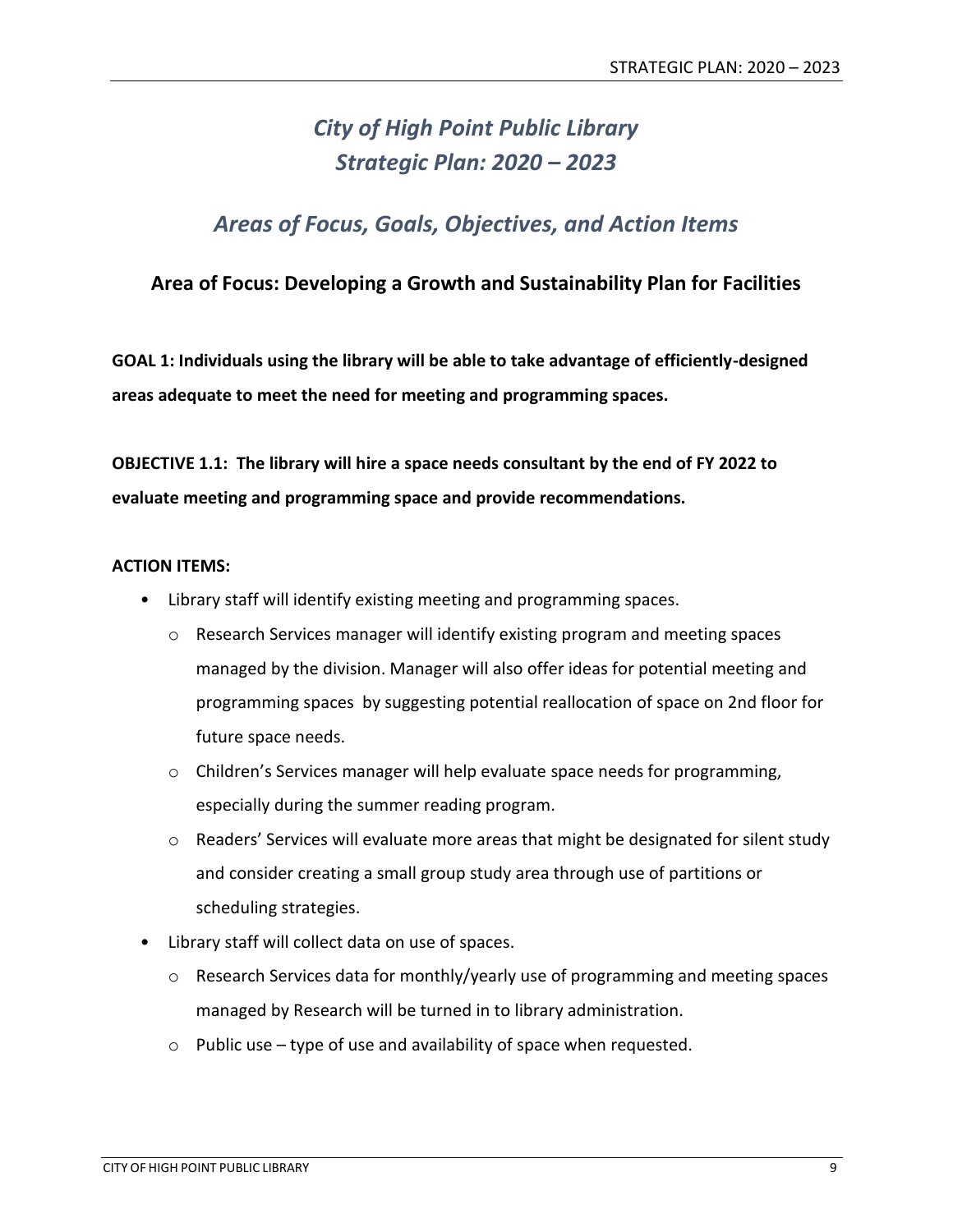- o Administrative specialist will track the number of requests for public meeting space, purpose of request (meeting, program, etc.), and if space was available for the time requested.
- $\circ$  Children's Services manager will help track requests for programming and meeting use requests for the children's storyroom and for the Arts & Education Plaza.
- $\circ$  Readers' Services will track demand for private study space requests by walk up customers at service desk.
- $\circ$  Staff use type of programs and availability when needed.
- $\circ$  Administrative specialist will track the number of staff requests for meeting space, purpose of request, and if space was available for the time requested.
- o Children's Manager will help administration by tracking requests for staff use of the Storyroom and the A&E Plaza.
- o Readers' Services manager will continue to track and evaluate use of third floor spaces by other divisions and by city departments.
- Library will identify sources of funding for space needs study consultant.
	- $\circ$  Research budget proposal will be scrutinized for potential to contribute funding if needed.
	- o Library director will explore outside funding sources for consultant.
- Library will select consultant.
- Library staff will share with consultant data collected on space usage.
- Consultant will present recommendations to library staff by January 2023.
- Library staff will prioritize recommendations in consultation with City Facilities Director.
- Library staff will work with the Facilities Director to include recommended projects in capital budget request schedule.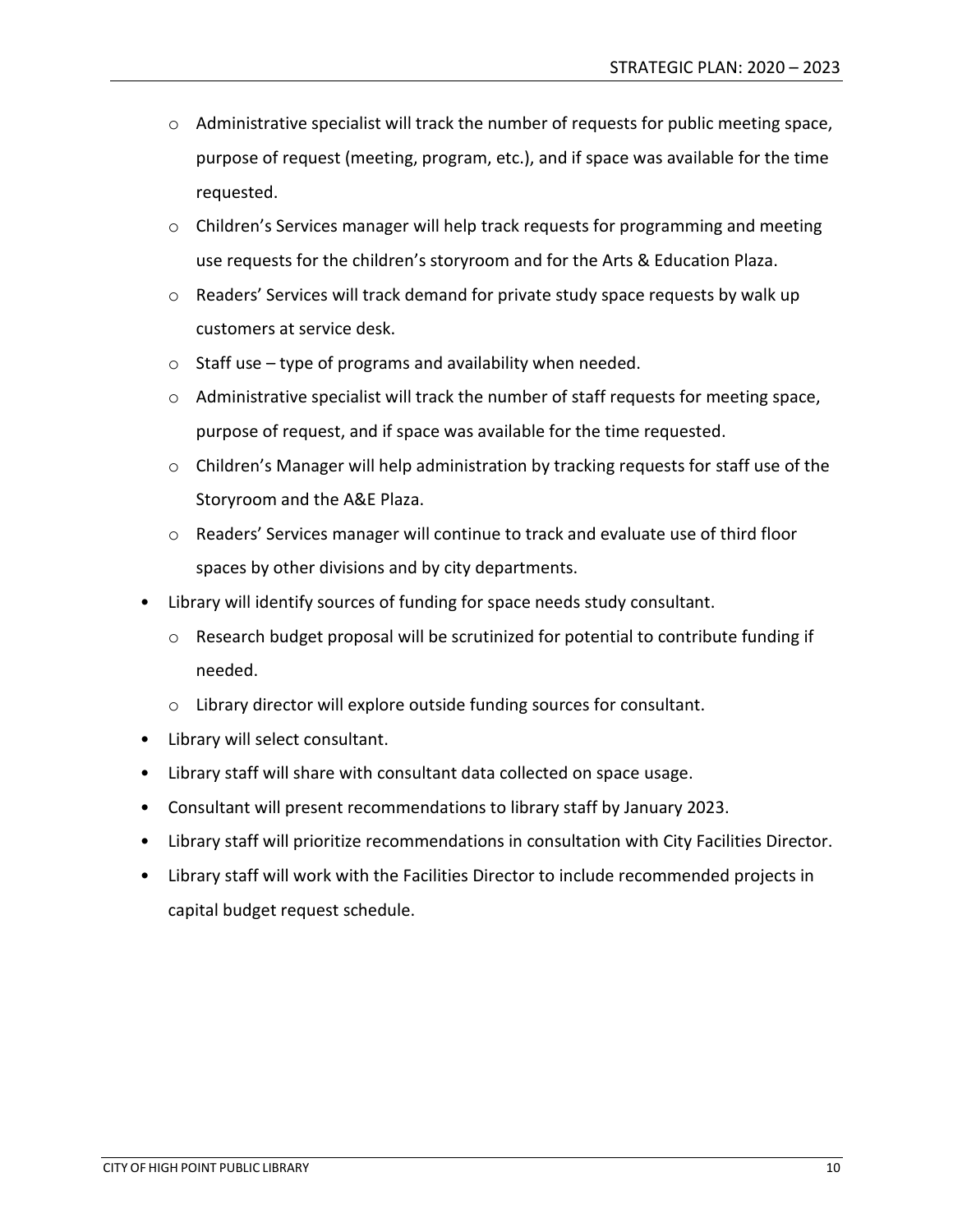**OBJECTIVE 1.2: By March 2021, the Farmers Market Task Force will develop a three-year strategic plan.**

- The Farmers Market staff will conduct a survey of market attendees once a month May-October 2020 to gather data on customers' experiences. The survey will be done on site and also sent to those receiving the monthly newsletter.
- The Market Vendors will complete a detailed survey to gather input on strengths and weaknesses of the Market at the conclusion of the 2020 Farmers Market in October 2020.
- The High Point Farmers Market Manager and Library director will research strategic plans of other similarly-sized farmers market by August 2020.
- The High Point Farmers Market Task Force will meet twice a month beginning in November 2020 to review other strategic plans, review attendance and sales data since 2018 and the results of the customer and vendor surveys.
- Data will be used to create a plan that addresses space, infrastructure, staffing and sustainability needs for the Market from 2021-2024.
- The plan will be presented to the Library Board and City Management.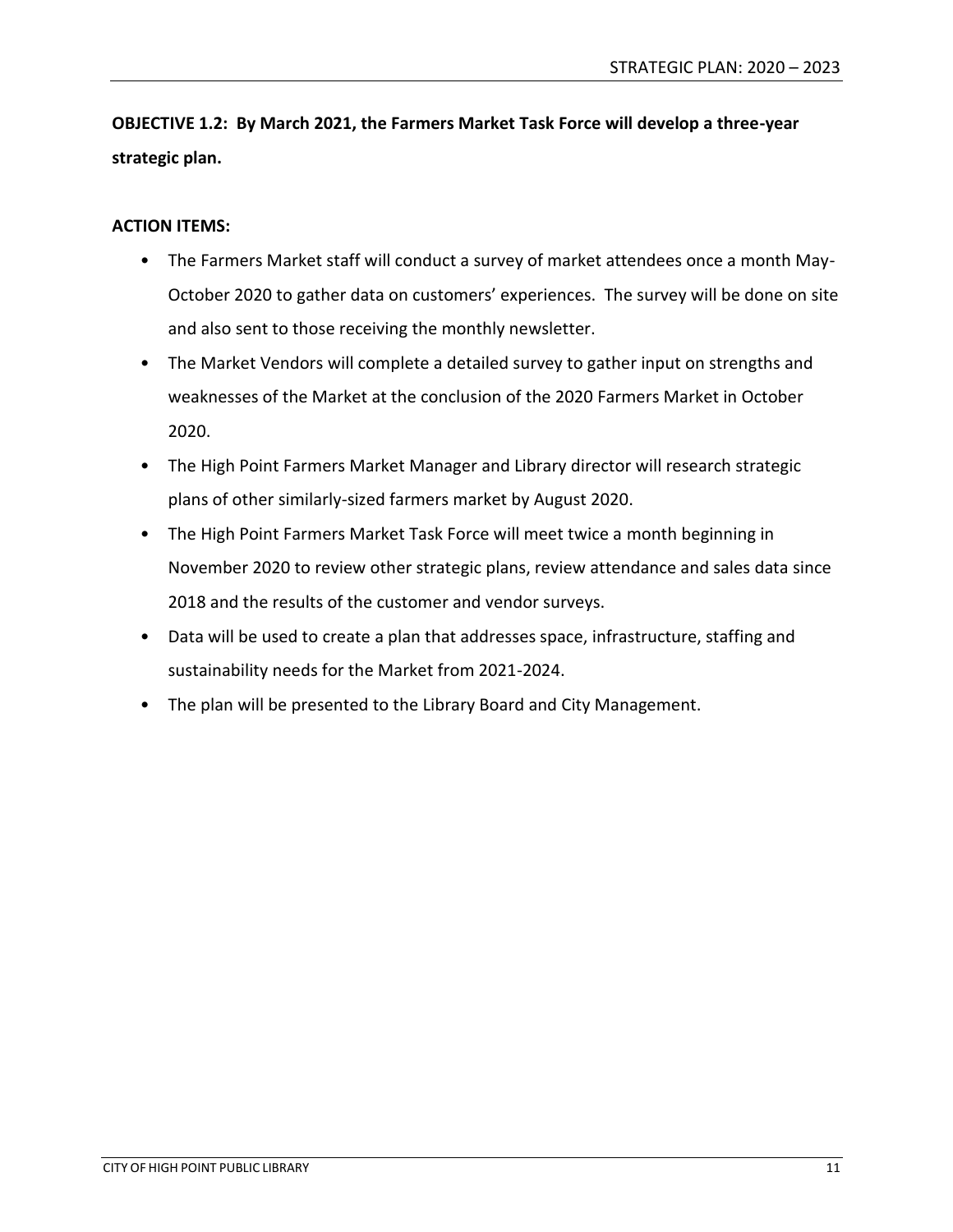## **Area of Focus: Preparing for the Changing Demographics of Our Community**

**GOAL 2: ESOL residents and other special populations will consider the library a trusted place to meet their personal, educational, and professional goals.**

**OBJECTIVE 2.1: By April 2021, the library will identify the special populations and ESOL communities that exist in High Point and where they are located.**

#### **ACTION ITEMS:**

- Library staff will conduct demographic research on special populations and present to strategic planning team by December 2020.
	- $\circ$  Research Services staff will compile demographics and census data and map out areas of interest in the High Point community related to populations the library may want to serve.
- Library staff will analyze data.
	- o Data compilation will include overlaying census and demographic data on maps to better visualize different populations and various areas of interest for the library to serve.
- Library staff will use data to prioritize special populations to which library services will be targeted.

**OBJECTIVE 2.2: By April 2021, the library will consult with like-minded organizations to learn more about serving special populations.**

- Research, Readers, Children's, and Museum staff will identify at least five appropriate organizations with which the library is already working that serve the targeted populations.
- These divisions will contribute contact information for current partners.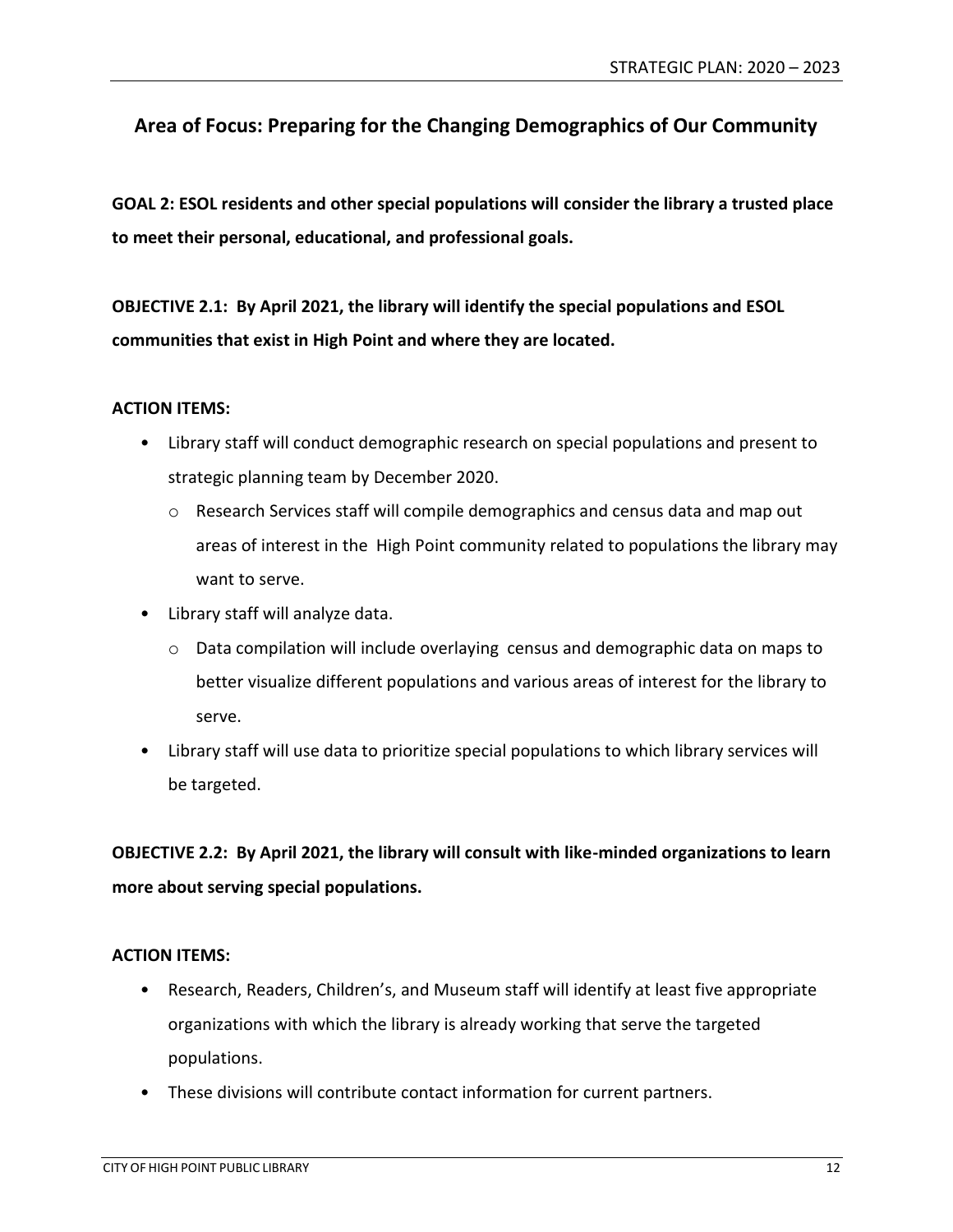- These divisions will strengthen current relationships and expand knowledge base in existing areas of service.
- Using the High Point Non-Profit Resource Guide and input from the City's Human Relations Division, library administration staff will identify and reach out to relevant organizations with which the library does not have a working relationship.

**OBJECTIVE 2.3: By October 2021, the library will develop an outreach and programming plan for special populations.**

- Supervisors will assemble a team of staff from all public service divisions to develop a plan to serve the targeted populations.
- The outreach and programming team will work with the identified community partners to gather feedback from the populations they serve through surveys, community meetings, one-on-one conversations, and any other means recommended by the partners.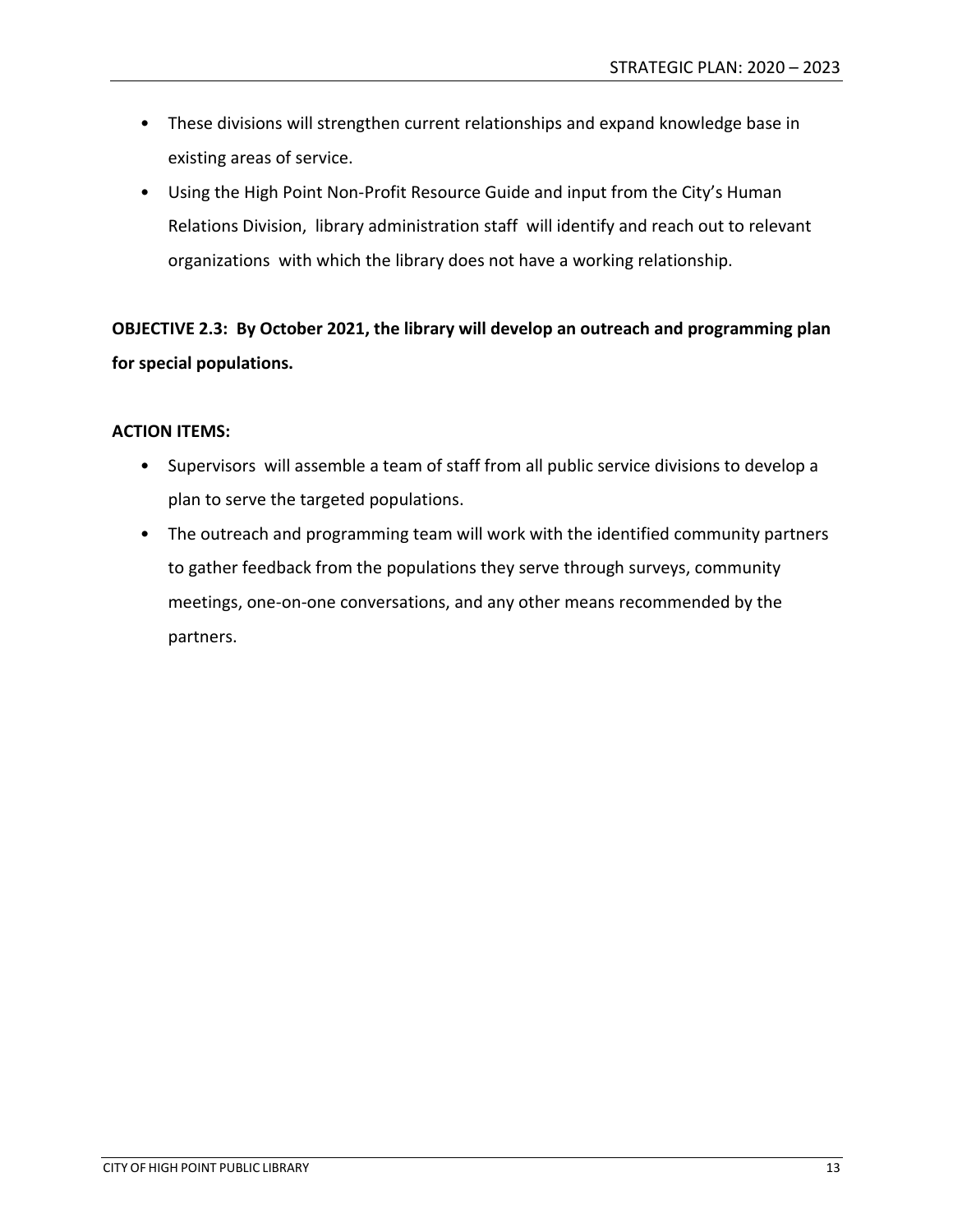## **Area of Focus: Expanding Library Services in High Point Outside Our Main Facility**

**GOAL 3: Library customers in North High Point will enjoy enhanced and more convenient lending services at the Deep River Rec Center.**

**OBJECTIVE 3.1: By December 2020, the library will install electronic lockers at Deep River Rec Center to allow customers to pick up holds 24/7.**

- Library director will identify sources of funding for the lockers.
- Library director will apply for LSTA grant if appropriate.
- Library director will include funding in FY 2020-2021 capital budget.
- Library director and assistant director will identify and research potential vendors.
- Library director will purchase lockers by September 30, 2020, if funds are available.
	- o Lending staff will develop procedures related to using the lockers.
	- o Lending staff will work with Assistant Director and Maintenance to implement these procedures.
	- o LIS staff will handle any hardware/software set up.
- Library staff will gather statistics on the use of the lockers, including a survey of users by April 2021.
	- $\circ$  Readers Services staff will investigate outside sources to help staff developing effective surveys for gathering data for this and other action items related to the strategic plan.
	- $\circ$  Deep River service users will be surveyed in January 2021 and April 2021 to obtain information about satisfaction levels with the service and suggestions for improvements.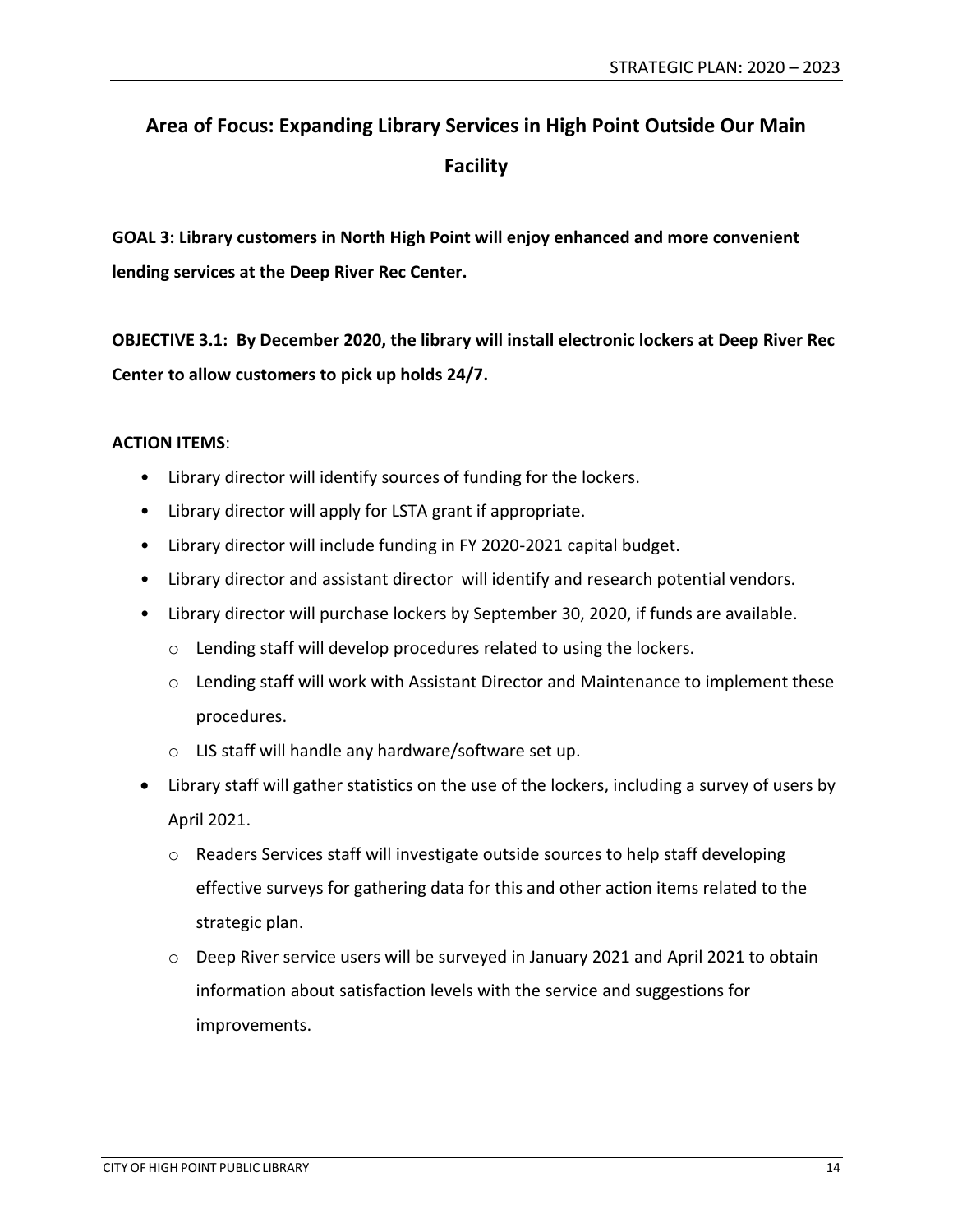**OBJECTIVE 3.2: By June 2022, the library will use data from Deep River Rec Center usage and other demographic information to determine if additional library services are needed in North High Point.**

#### **ACTION ITEMS:**

- Library director will insure that the space needs consultant (see Objective 1.1) includes facility needs in North High Point as part of the facilities space needs study.
- Research Services staff will provide current demographic data for North High Point.
- Research Services staff will obtain any available data from the City's Economic Development Office and Planning Department on future business and residential development in North High Point.
- LIS staff will provide any needed ILS reports for circulation from this area/ZIP code.

#### **GOAL 4: All High Point residents will have easier access to library services.**

## **OBJECTIVE 4.1: The library will determine the areas in High Point with the lowest library usage.**

- LIS and Lending staff will run reports on library card use by ZIP code.
	- $\circ$  LIS and Lending staff will find or have created a report in LS2 to determine library card holders based on ZIP codes.
	- o Lending staff will generate these reports as needed.
- Library planning team will develop additional methods to determine usage such as short in-house and online surveys.
	- $\circ$  Survey tool should be developed/reviewed by wide range of employees -not just managers or supervisors so that all aspects of library service and operations are included and repeated surveying is not needed.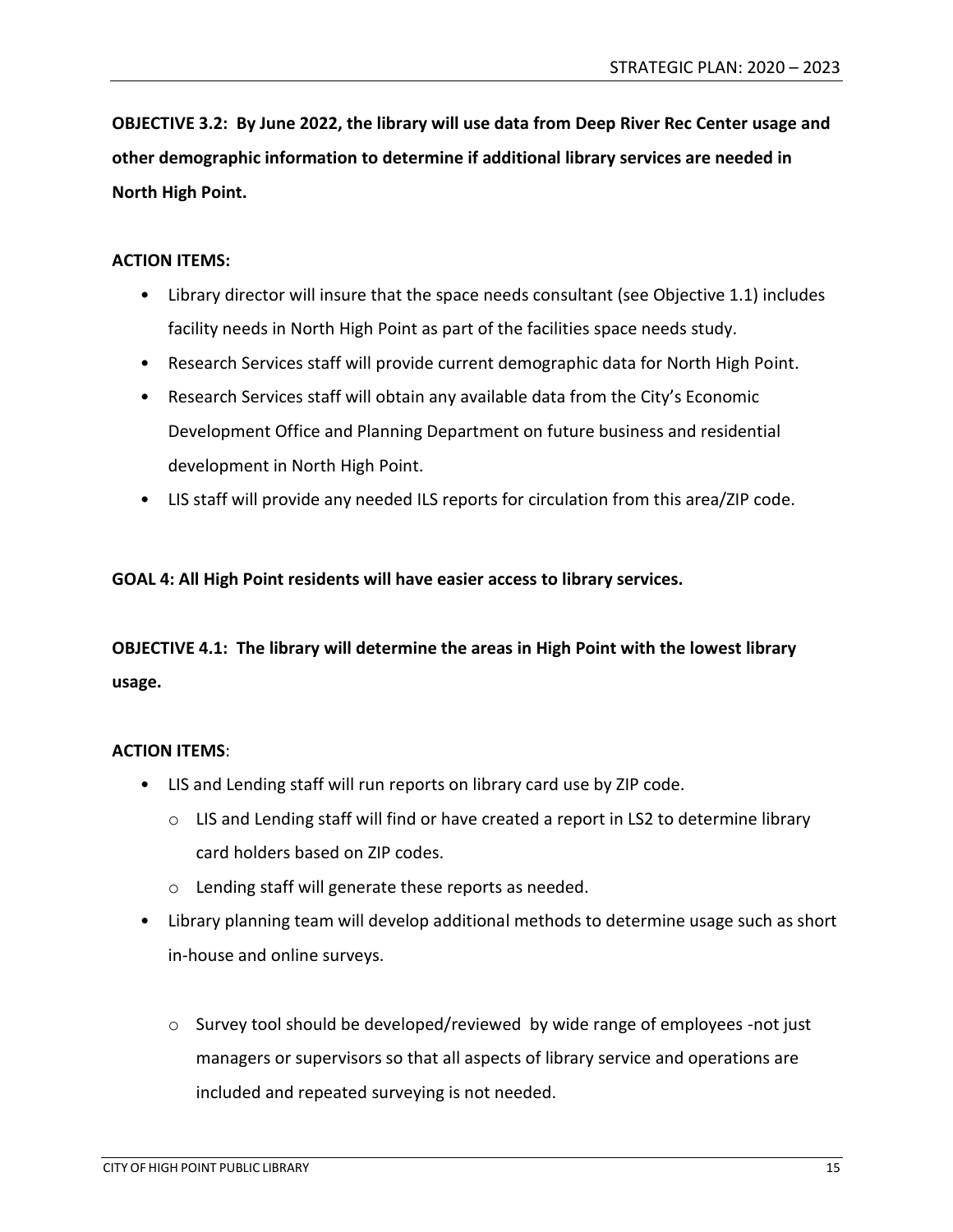- $\circ$  Research Services will provide an additional staff member to overlay compiled data on mapping to more graphically demonstrate ZIP codes and or neighborhoods in the city that are underserved based on card usage.
- $\circ$  LIS staff will work with PIO/Civic Plus to include surveys, etc. on the library website.

**OBJECTIVE 4.2: By April 2021, the library will create an outreach team representing all service areas of the library to visit at least ten neighborhood groups and community organizations to learn about barriers to library service.**

#### **ACTION ITEMS:**

- The outreach team will gather data during visits about how much and how the library is currently being used.
	- $\circ$  Supervisors will ask for staff volunteers to serve on the outreach team focusing on staff with good people skills who have experience working with diverse populations.
	- $\circ$  Surveys will be translated in most common non-English languages. Let's also "think outside the box" about how to reach these folks—not just neighborhood associations, but churches, and informal community groups.
	- $\circ$  Readers, Research, Children's, and the Museum staff will explore opportunities to expand the list of groups to whom we have given presentations to in previous years by attending events that promote networking with outside agencies.
- The outreach team will identify and contact other organizations serving the populations underutilizing the library such as churches, neighborhood associations an informal community groups.
- The outreach team will report findings back to the planning team, who will use this data as a benchmark for determining effectiveness of outreach activities.

**OBJECTIVE 4.3: By April 2021, the library will review policies, procedures, and organizational structure to determine internal barriers that may hinder effectiveness.**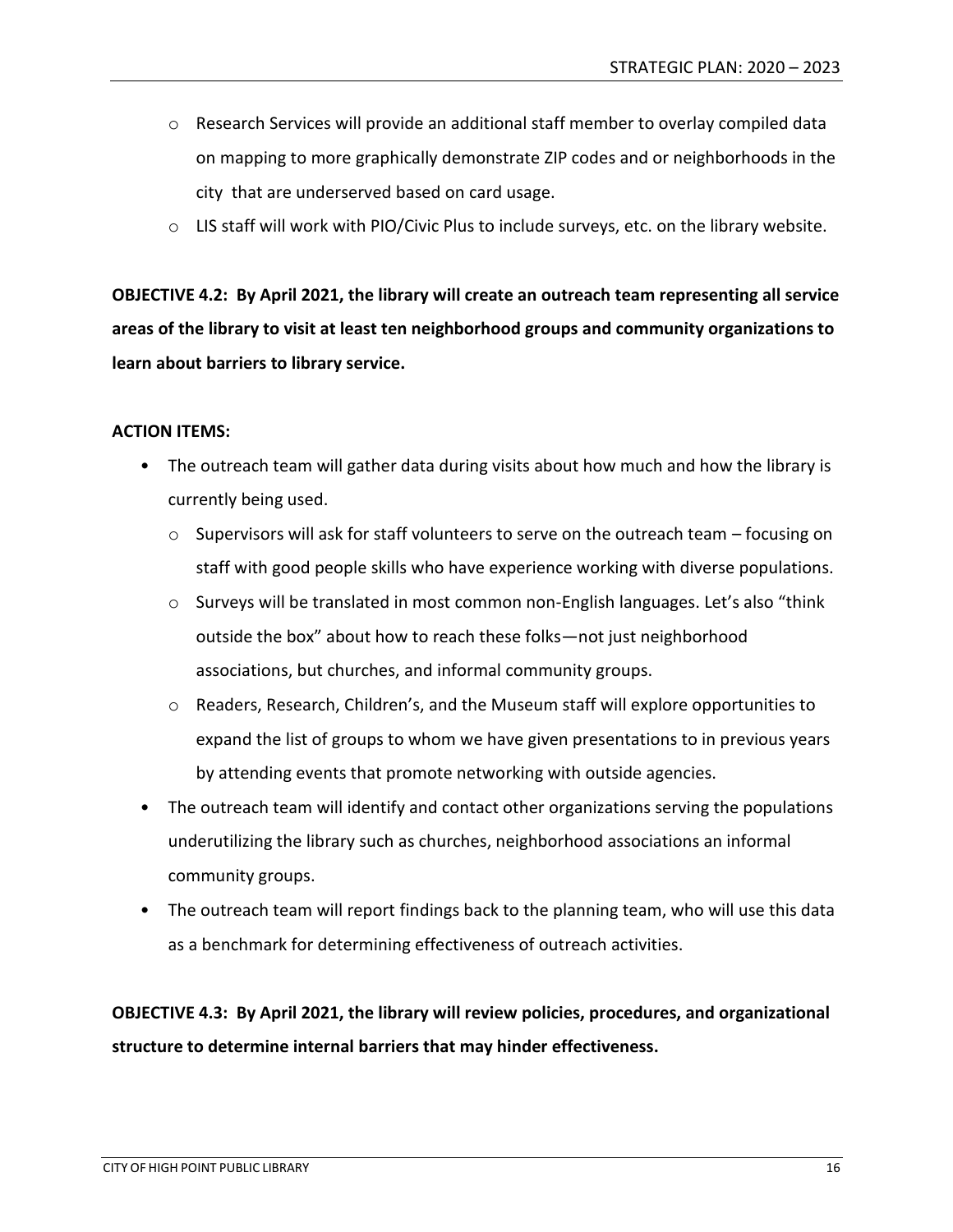- Library staff will identify three internal areas recognized as barriers to effective service.
	- o An internal poll will be created for staff to get their input on what they perceive as the top three institutional barriers.
	- o Library director will pursue the possibility of hiring a communications coach to provide staff training on effective communication.
- Library staff will hire an organizational consultant to study the current organizational structure, review the findings of the staff organizational audit, and make recommendations if any changes are indicated.
- Library director will identify funding sources for hiring a consultant to do an organizational audit.
- Research division manager will investigate divisional funding to see what funding can be re-allocated to help with funding to hire a consultant.
- Library staff will share recommendations with the assistant city manager and work to implement appropriate changes.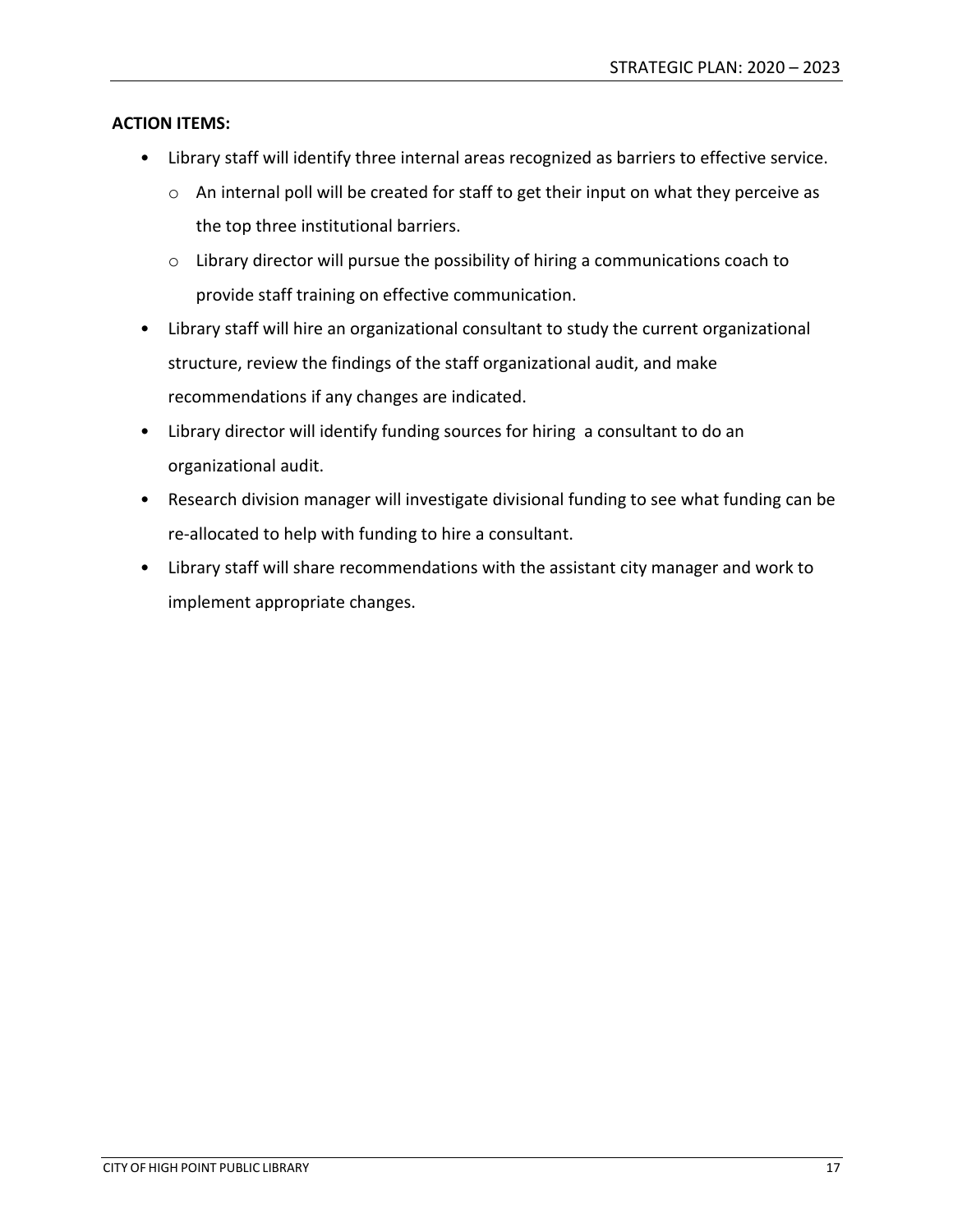## **Area of Focus: Enhancing Marketing and Communication – External**

**GOAL 5: Library customers will learn about library services and programs in a timely and effective manner.**

**OBJECTIVE 5.1: The library will track on a continual basis customer input about current programs and preferred means of receiving information from the library.**

#### **ACTION ITEMS:**

- Library programming staff will survey participants following at least 75% of unique programs.
- Each programming division will tailor surveys to their audience, but each survey will contain several standard questions, such as asking how the customer heard about the program.
- Each programming division will compile statistical data and submit reports to library administration for 75% of programming produced by the division.
- Strategic planning team will evaluate survey results quarterly to determine if any changes are needed in types of programs and information delivery methods.

**GOAL 6: Residents of High Point will support and promote the library, be knowledgeable about library services, and appreciate its benefit to the overall community.**

**OBJECTIVE 6.1: By June 2021, the library will create an advocacy team to visit at least ten community groups, neighborhood associations, churches, etc., annually to spread information about library services.**

#### **ACTION ITEMS**:

• ELMT team will solicit input from existing partners for suggestions on which community groups the advocacy team should focus.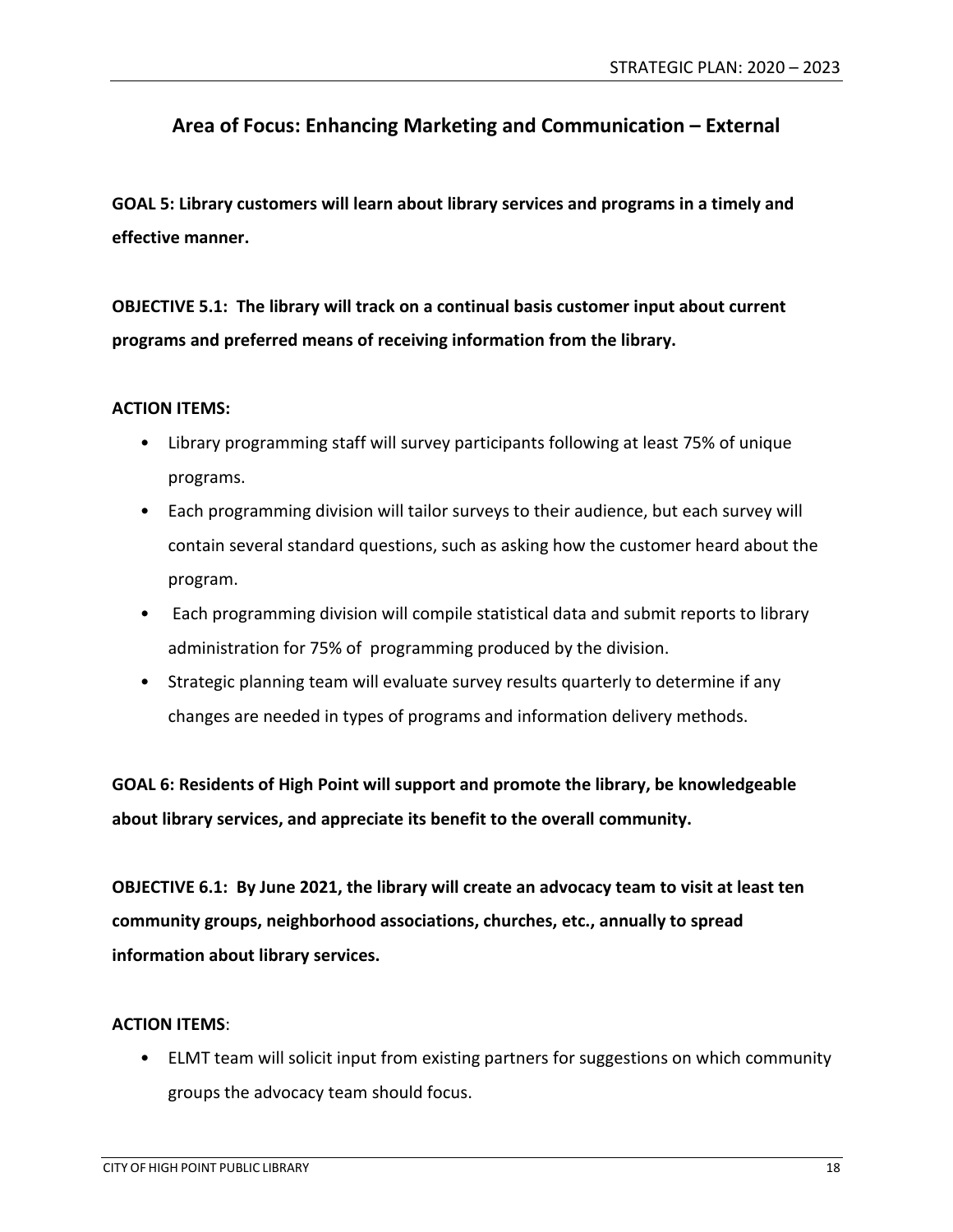- Library administration will consult with the City's Housing and Community Development Department and Human Relations Division for suggestions of appropriate community groups.
- The strategic planning team will assemble an advocacy team knowledgeable about all aspects of the library. The team will be comprised of one member from each public service division.
- The advocacy team will create a boilerplate presentation as well as informational materials and displays about the library that is adaptable to different external audiences.